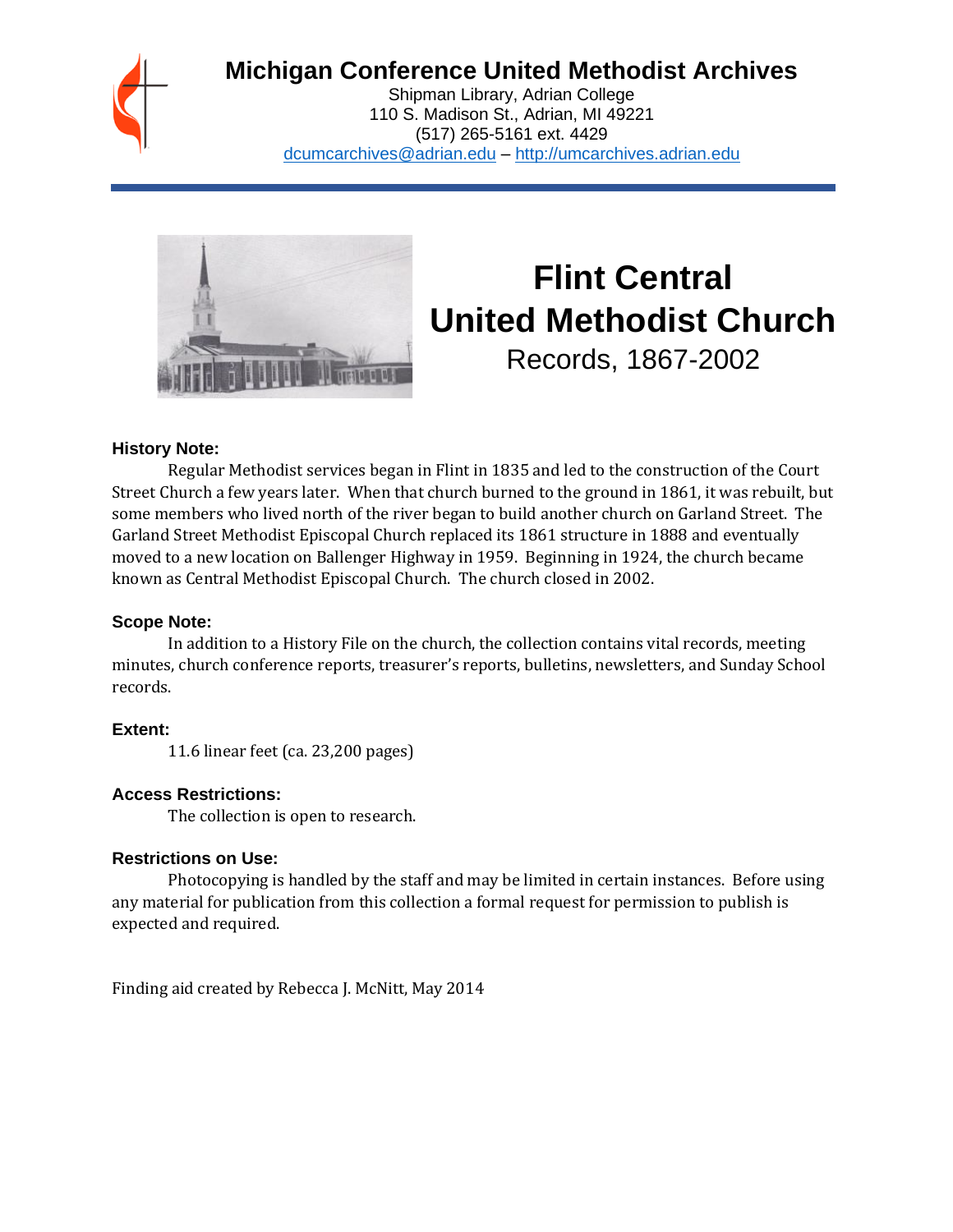## **Appointments List**

- 1861-1862: Isaac Crawford
- 1862-1865: Orrin Whitmore
- 1865-1867[: Elisha E. Caster](http://umcarchives.adrian.edu/fa/castereepapers.pdf)
- 1867-1868[: Erastus R. Hascall](http://umcarchives.adrian.edu/clergy/hascaller.php)
- 1868-1871: William Q. Burnett
- 1871-1873: William Fox
- 1873-1875: Jacob Horton
- 1875-1878: George W. Lowe
- 1878-1879: Thomas J. Joslin
- 1879-1880: Alfred F. Bourns
- 1880-1883: William Q. Burnett
- 1883-1885: Elias W. Frazee
- 1885-1890: Henry S. White
- 1890-1895: George W. Jennings
- 1895-1898: William Wallace Washburn
- 1898-1902: George N. Kennedy
- 1902-1906: Gillespie H. Whitney
- 1906-1912[: Edwin D. Dimond](http://umcarchives.adrian.edu/clergy/dimonded.php)
- 1912-1914: William H. Rider
- 1914-1917: George W. Olmstead
- 1917-1919: James S. Steininger
- 1919-1920: James S. Steininger & Horace Mallinson
- 1920-1921: David Hasler Glass & Samuel A. Carey
- 1921-1926: David Hasler Glass
- 1925-1941[: Edwin D. Dimond](http://umcarchives.adrian.edu/clergy/dimonded.php) (Associate)
- 1926-1928[: Russell D. Hopkins](http://umcarchives.adrian.edu/clergy/hopkinsrd.php)
- 1928-1934: DeWitt C. Littlejohn
- 1934-1938: Walter B. Heyler
- 1938-1946: John Meredith
- 1943-1946[: Edwin D. Dimond](http://umcarchives.adrian.edu/clergy/dimonded.php) (Associate)
- 1946-1949: L. LaVerne Finch
- 1949-1953: Lloyd H. Nixon
- 1953-1961: William Leslie Williams
- 1953-1957: Beatrice Townsend (Associate)
- 1960-1961: Easton H. Hazard (Associate)
- 1961-1967: Harold A. Nessel
- 1965-1967: Charles Robert Marble (Associate)
- 1967-1973: Lewis C. Sutton
- 1969-1973: Alfred P. Landon (Associate)
- 1973-1979: Arthur B. Howard
- 1973-1984: William J. Rosemurgy (Associate)
- 1977-1978: Patricia A. Meyers (Associate)
- 1978-1980: Stanley J. Garment (Associate)
- 1979-October 1987: William Verhelst
- 1980-1984: John Wallace (Associate)
- January 1988-1992: Dale M. Miller
- 1992-1998: Roger L. Colby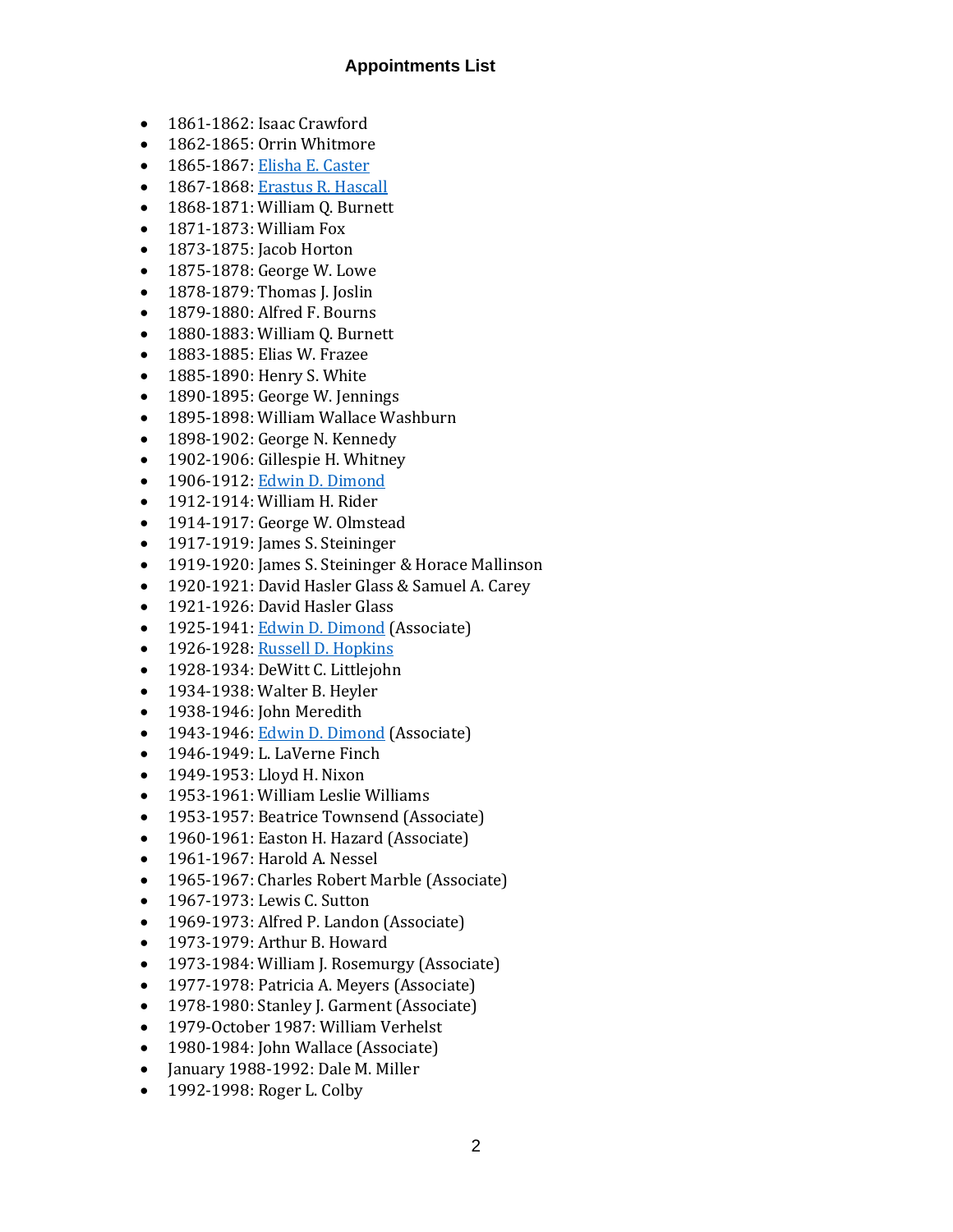## **Appointments List**

- 1992-2002: Donald E. Hall (Pastor of Visitation)
- 1998-August 2000: Dwight J. Burton
- January 2001-2002: Latha Ravi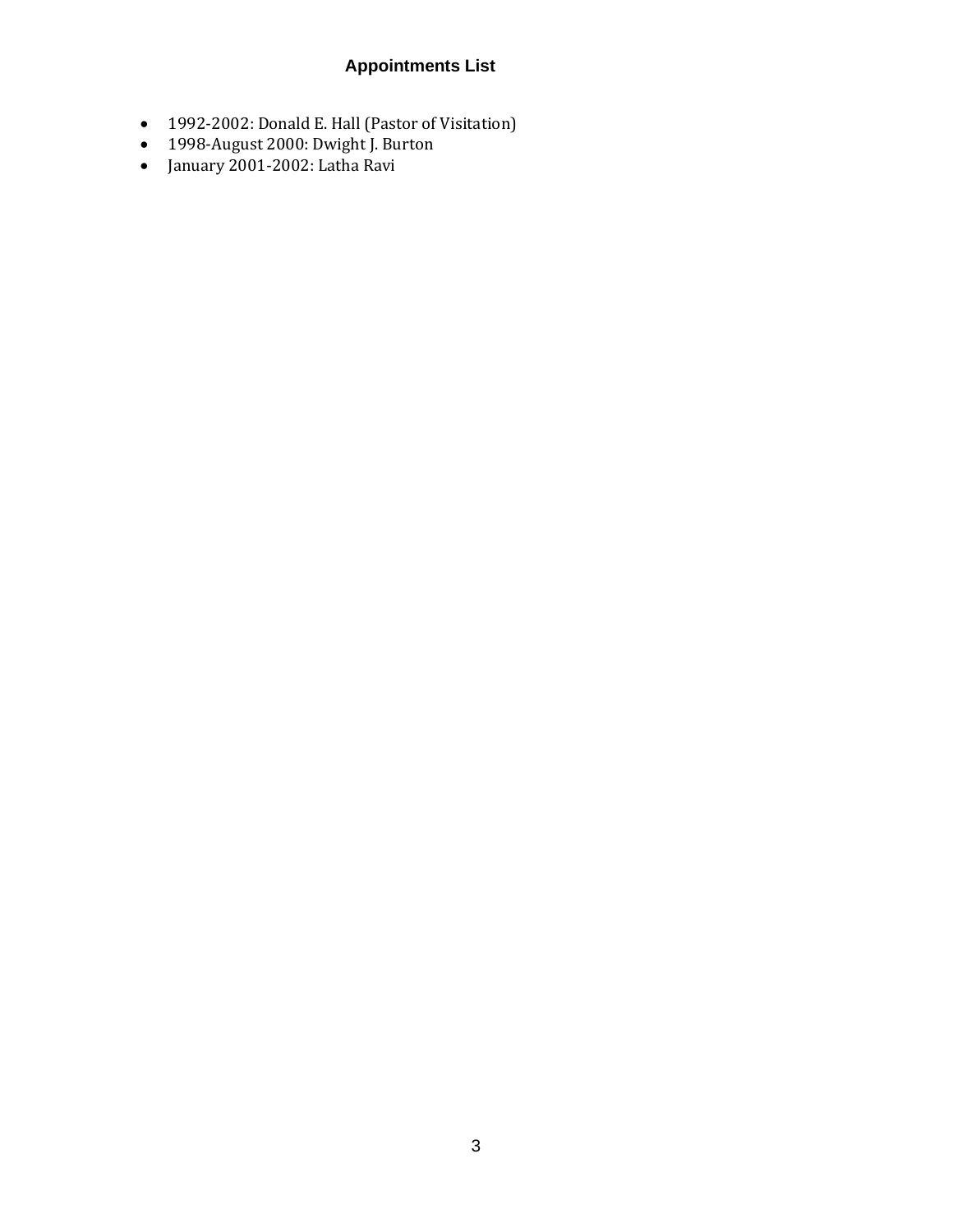| <b>Container</b> | <b>Contents</b>                                                                                                                                                                                                                                                                                                                                                                                                                                                                                      |
|------------------|------------------------------------------------------------------------------------------------------------------------------------------------------------------------------------------------------------------------------------------------------------------------------------------------------------------------------------------------------------------------------------------------------------------------------------------------------------------------------------------------------|
| Box 1            | <b>Flint Central</b><br><b>Administrative Board Meeting Minutes</b><br>1962-1969<br>$\circ$<br>1970-1980<br>$\circ$<br>1981-1985<br>$\circ$                                                                                                                                                                                                                                                                                                                                                          |
| Box 2            | <b>Flint Central</b><br><b>Administrative Board Meeting Minutes</b><br>1986-1988<br>$\circ$<br>1989-1990<br>$\circ$<br>1991-1992<br>$\circ$<br>1993-1995<br>$\circ$                                                                                                                                                                                                                                                                                                                                  |
| Box 3            | <b>Flint Central</b><br><b>Administrative Board Meeting Minutes</b><br>1996-2002<br>$\circ$<br>Anna Mae Potter Wesleyan Service Guild Meeting Minutes, 1960-1967<br>$\bullet$<br>Annual Audits, 1964-1975<br>$\bullet$<br><b>Annual Reports</b><br>٠<br>1953-1956<br>$\circ$<br>1956-1958<br>$\circ$                                                                                                                                                                                                 |
| Box 4            | <b>Flint Central</b><br><b>Annual Reports</b><br>$\bullet$<br>1958-1971<br>$\circ$<br>Ballenger Highway Site Correspondence, 1953-1956<br>٠<br>Bequests from Estates, 1968-1998 (3 folders)<br>٠<br>Bethany Class Treasurer's Book, 1956-1993<br>٠<br>Board of Education Secretary's Book, 1940-1953<br>٠<br><b>Board of Trustees</b><br>Annual Reports, 1943-2000<br>$\circ$<br>Meeting Minutes, 1999-2002<br>$\circ$<br><b>Building Committee Report, 1888</b><br>Bulletins, 1941-2001 (scattered) |
| Box 5            | <b>Flint Central</b><br>Certificates and Plaques (see also Oversize)<br>Change of Resident Agent, 1970-1990<br><b>Charge Conference Reports</b><br>$\bullet$<br>1970-1979<br>$\circ$<br>1980-1993<br>$\Omega$<br>1994-2001<br>$\circ$<br><b>Church Construction</b>                                                                                                                                                                                                                                  |

o 1953-1954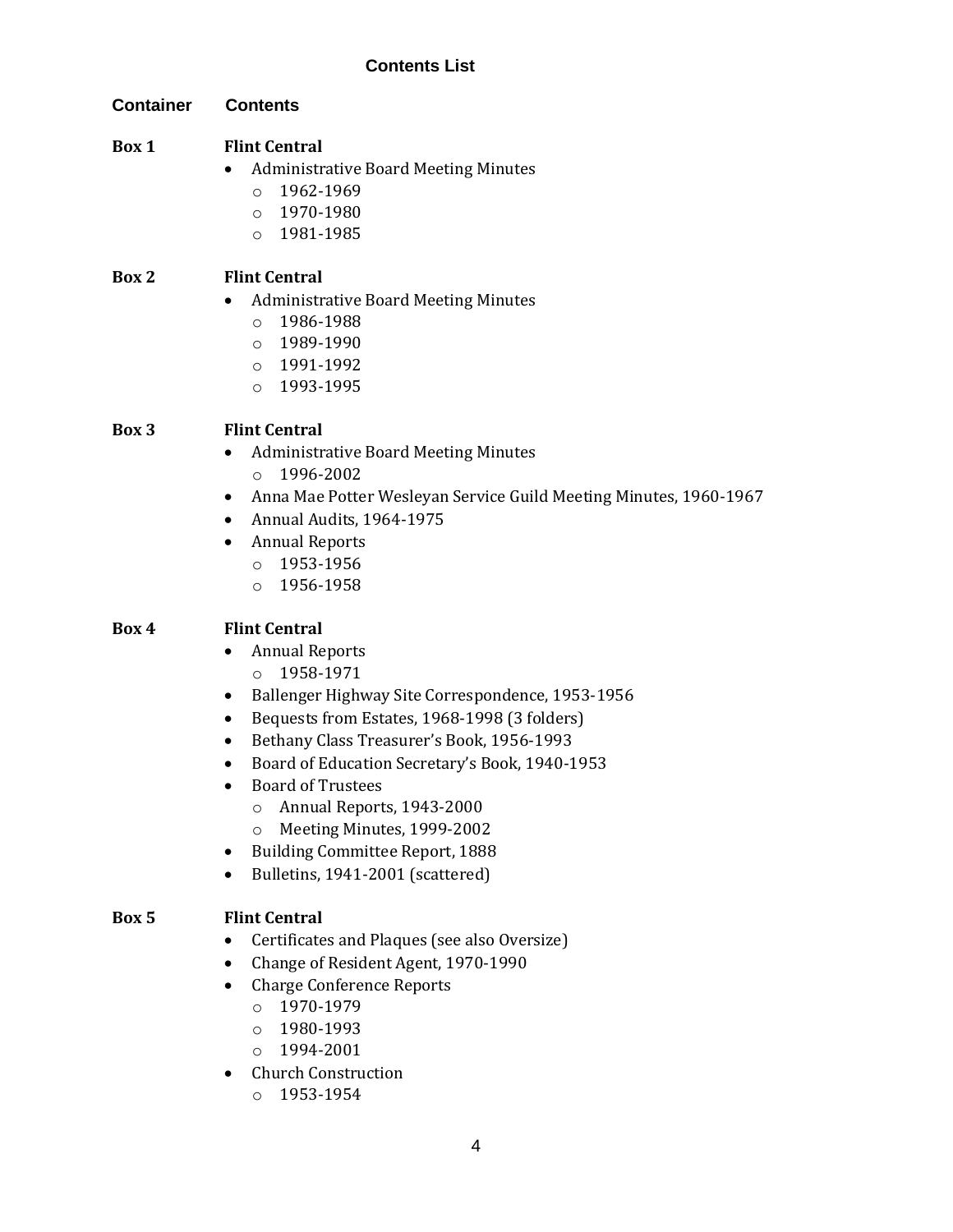| <b>Container</b> | <b>Contents</b>                                                                                                                                                                                                                                                                                                   |
|------------------|-------------------------------------------------------------------------------------------------------------------------------------------------------------------------------------------------------------------------------------------------------------------------------------------------------------------|
|                  | 1954-1955<br>$\circ$                                                                                                                                                                                                                                                                                              |
|                  | 1956-1957<br>$\circ$                                                                                                                                                                                                                                                                                              |
| Box 6            | <b>Flint Central</b>                                                                                                                                                                                                                                                                                              |
|                  | <b>Church Construction</b><br>$\bullet$                                                                                                                                                                                                                                                                           |
|                  | 1958<br>$\circ$                                                                                                                                                                                                                                                                                                   |
|                  | 1959<br>$\circ$                                                                                                                                                                                                                                                                                                   |
|                  | 1961-1962<br>$\circ$<br>Church Construction - Building Fund, 1956-1957                                                                                                                                                                                                                                            |
|                  | ٠<br>Church Directories, 1976-1990 and undated<br>$\bullet$                                                                                                                                                                                                                                                       |
| Box 7            | <b>Flint Central</b>                                                                                                                                                                                                                                                                                              |
|                  | <b>Church Records</b><br>$\bullet$                                                                                                                                                                                                                                                                                |
|                  | Marriages and Membership, 1867-1874 (see Oversize)<br>$\circ$<br>Baptisms, Marriages, and Membership, 1874-1920 [Baptisms, 1875-1890;<br>$\circ$<br>Marriages, 1874-1887 and 1917-1920; early pages used as scrapbook of<br>church history and includes photographs, clippings, programs, etc.] (see<br>Oversize) |
|                  | Baptisms, Marriages, and Membership, 1890-1897<br>$\circ$                                                                                                                                                                                                                                                         |
|                  | Membership, c. 1890s-1967<br>$\circ$                                                                                                                                                                                                                                                                              |
|                  | Baptisms and Membership, 1906-1914<br>O                                                                                                                                                                                                                                                                           |
| Box 8            | <b>Flint Central</b>                                                                                                                                                                                                                                                                                              |
|                  | <b>Church Records</b>                                                                                                                                                                                                                                                                                             |
|                  | Baptisms, Marriages, and Membership, 1914-1920 [Marriages only go to<br>$\circ$<br>1917] (see Oversize)                                                                                                                                                                                                           |
|                  | Baptisms, Marriages, and Deaths 1920-1934<br>$\circ$                                                                                                                                                                                                                                                              |
|                  | Membership Roll, c. 1920-c. 1950<br>$\circ$                                                                                                                                                                                                                                                                       |
|                  | $A-G$<br>$\blacksquare$                                                                                                                                                                                                                                                                                           |
|                  | $H-M$                                                                                                                                                                                                                                                                                                             |
|                  | $N-T$<br>$U-Z$                                                                                                                                                                                                                                                                                                    |
|                  | Memberships Received and Removed, 1928-1938<br>$\circ$                                                                                                                                                                                                                                                            |
| Box 9            | <b>Flint Central</b>                                                                                                                                                                                                                                                                                              |
|                  | <b>Church Records</b>                                                                                                                                                                                                                                                                                             |
|                  | Baptisms, 1934-1955<br>O                                                                                                                                                                                                                                                                                          |
|                  | Membership Record, 1938-1947<br>$\circ$                                                                                                                                                                                                                                                                           |
|                  | Baptisms, Marriages, and Deaths, 1938-1967<br>$\circ$                                                                                                                                                                                                                                                             |
|                  | Membership Roll, c. 1940<br>$\circ$                                                                                                                                                                                                                                                                               |
|                  | $H-N$<br>٠                                                                                                                                                                                                                                                                                                        |
|                  | $0-T$<br>٠                                                                                                                                                                                                                                                                                                        |

- o Membership Preparatory Roll, 1947
- o Memberships Received and Removed, 1951-1963
- o Baptisms, 1955-1959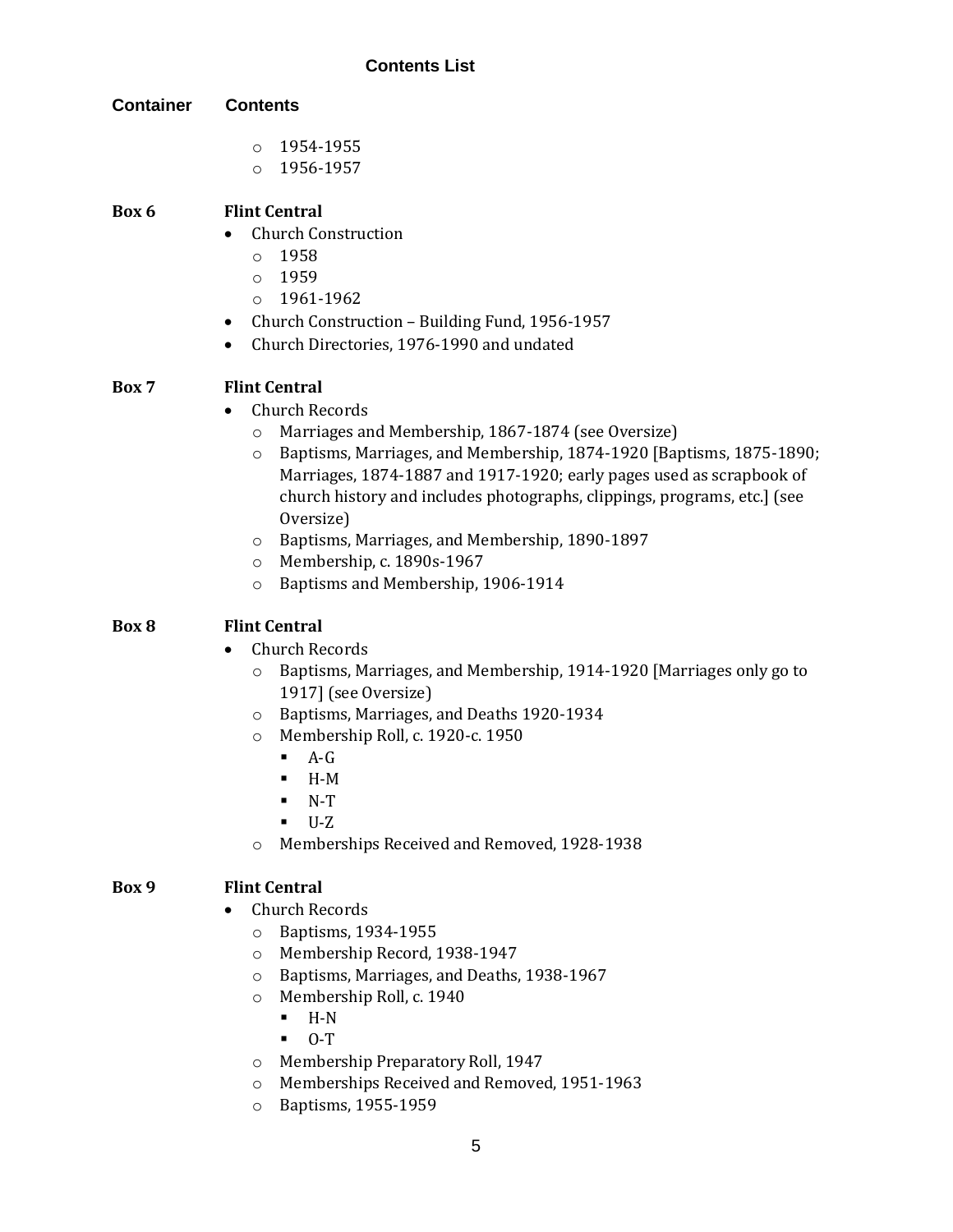## **Container Contents**

## **Box 10 Flint Central**

- Church Records
	- o Membership Record, 1962-1975
	- o Baptisms, Marriages, Membership, and Deaths
		- 1967-1991
		- 1970-1991
		- 1978-2002

## **Box 11 Flint Central**

- Church Records
	- o Membership, Withdrawals, Transfers, and Deaths, 1976-1991
	- o Memberships Received and Removed, 1992-1998
	- o Baptismal Cards
		- $A-I$
		- $K-S$
		- $T-Z$
	- o Membership Roll Removals (2 folders)

## **Box 12 Flint Central**

- Church Records
	- o Membership Roll Removals (2 folders)
- Circles Finances, 1927-1930
- Commission on Membership and Evangelism Meeting Minutes, 1958-1963
- Conference Office Lease, 1999
- Congregational Congress, 1993-1994
- Cornerstone Contents (see Oversize)
- Council on Ministries
	- $0.1969 1974$
	- o 1977-1990
	- o 1993-1995
- Dorcas Group Treasury Book, 1983-1989
- Education Committee Meeting Minutes
	- o 1991
	- o 1993-1994
- End of Life Decisions Conference, 1998 (Videotape)

## **Box 13 Flint Central**

- Endowment Fund
- Executive Board Meeting Minutes, 1960-1963
- Finance, 1961-1962
- Finance Committee, 1995-1997
- Finance Committee Meeting Minutes, 2002
- History File
	- o Flint: Central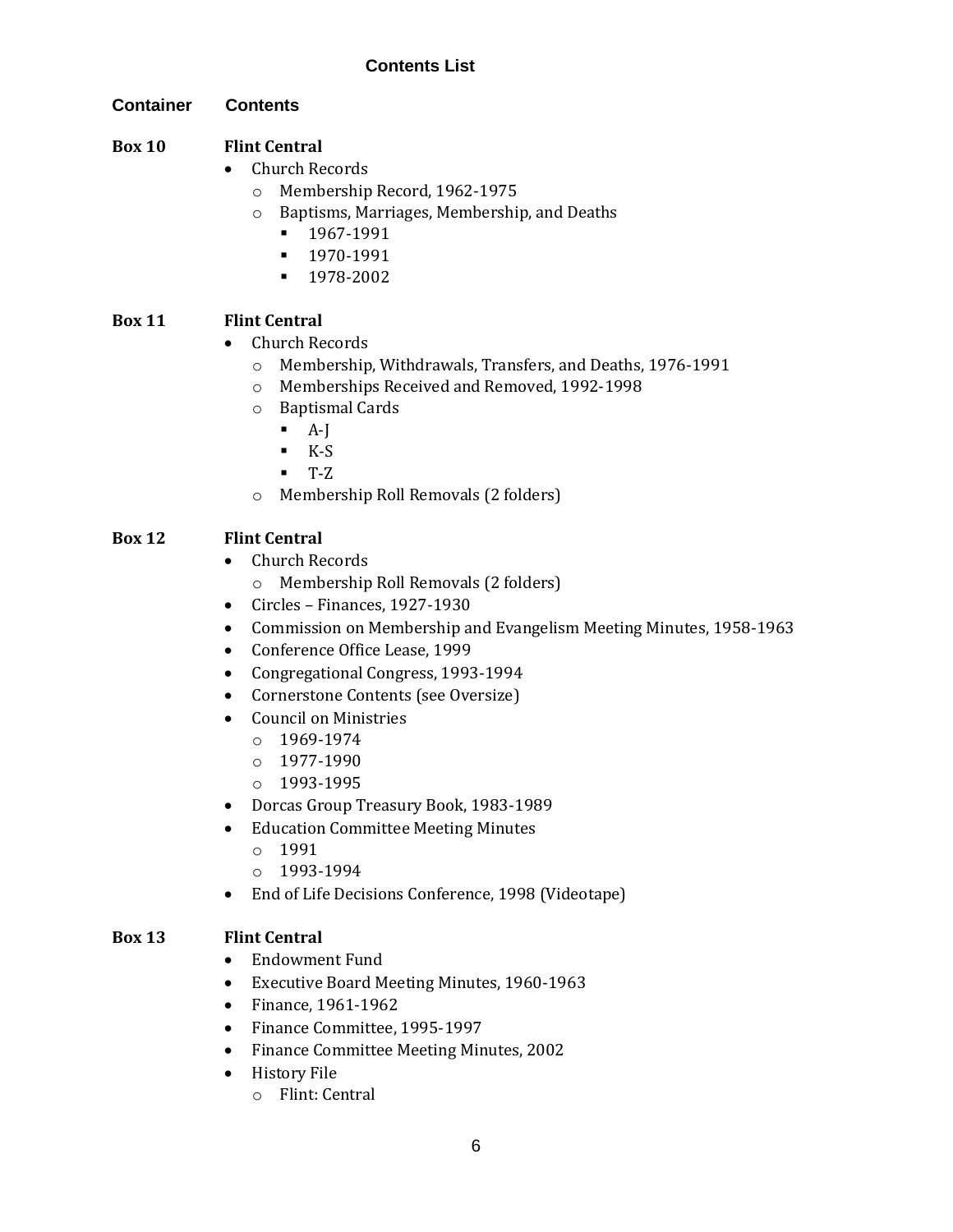## **Container Contents**

- o Garland Street
- Insurance
- Junior League Meeting Minutes, 1913-1920

## **Box 14 Flint Central**

- Ladies' Aid Society Secretary's Book
	- o 1925-1930
	- o 1930-1934
	- o 1934-1939
- Legal Documents [including property titles] (3 folders)

## **Box 15 Flint Central**

- Legal Documents (one folder)
- Letters of Transfer
	- o 1975-1982
	- o 1983-2002
- List of Officers, 1962-1992
- Membership Cards
	- o A
	- o B

## **Box 16 Flint Central**

- Membership Cards
	- o C
	- o D-E
	- o F-G
	- o H
	- o I-K

## **Box 17 Flint Central**

- Membership Cards
	- o L
	- o M
	- o N-O
	- o P-Q
	- o R
	- o S

## **Box 18 Flint Central**

- Membership Cards
	- o T-V
	- o W-Z
- Memorials (2 folders)
- Men's Club Meeting Minutes, 1949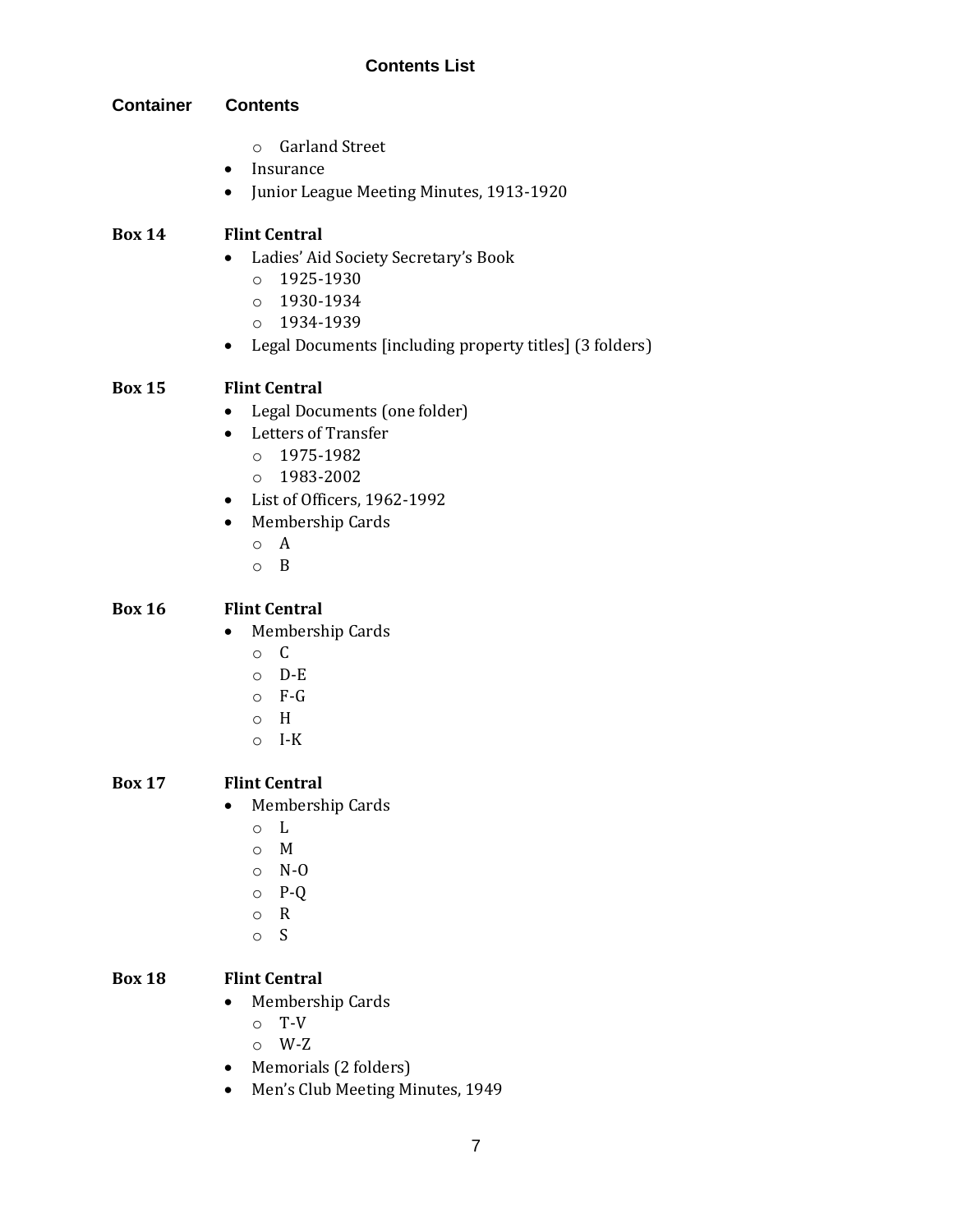## **Container Contents**

- Military Personnel of Central
- Miscellaneous
- Monthly Letters, 1957-1958

## **Box 19 Flint Central**

- Newsletter *"Central Chimes"*
	- o 1993-1995
	- o 1996-1999
	- o 2000-2002
- Official Board Meeting Minutes
	- o 1949-1954
	- o 1956-1962
	- o 1963-1967

## **Box 20 Flint Central**

- Parsonage Title and Construction
- Past Presidents Club of the Ladies' Aid Society and Woman's Society of Christian Service Meeting Minutes, Financial Records, and Correspondence, 1937-1970
- Photo Directories, 1975-1989
- Photographs
	- o Black History Program on Trip to Africa, 1995
	- o General
	- o People, undated

## **Box 21 Flint Central**

- Photographs
	- o Printing Plates (2 folders)
	- o Youth Trip to the Upper Peninsula, 1989
- Policy Committee
- Profile of the Congregation, 2000
- Quarterly Conference Reports, 1953-1963
- Sarah Circle Meeting Minutes, 1963-1967
- Staff-Parish Relations Meeting Minutes, 1966-1988

## **Box 22 Flint Central**

- Staff-Parish Relations Committee
	- o Meeting Minutes, 1993-1997
	- o Notebook, 2002
- Sunday School Board Meeting Minutes, 1917-1927
- Sunday School Record, 1914
- Sunday School Records, 1888 and undated
- Sunday School Secretary's Record, 1932-1940
- Task Force on Church Closing, 2002
- Thurston Jenkins Sunday School Class of Young Married Couples, 1948-1976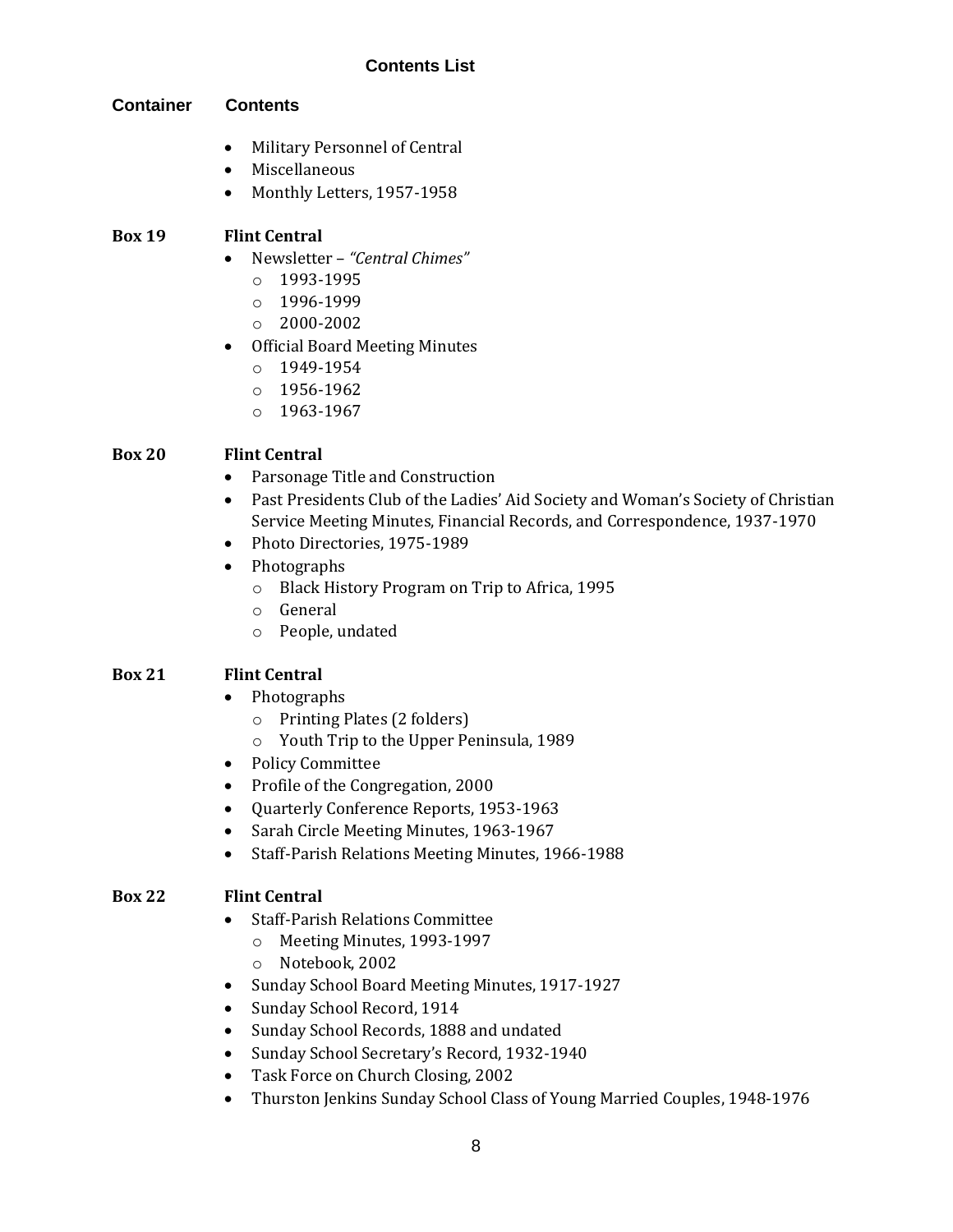## **Container Contents**

## **Box 23 Flint Central**

- Treasurer's Reports, 1957-1962
- Treasurer's Reports and Budgets, 1958-1960
- United Methodist Women, 1976-1979
- United Methodist Women Directory, 1974-1975
- United Methodist Women Yearbooks, 1974-1982
- Woman's Foreign Missionary Society
	- o Annual Meeting Minutes, 1890-1905
	- o Meeting Minutes, 1932-1940
	- o Secretary's Book, 1920-1932

## **Box 24 Flint Central**

- Woman's Home Missionary Society Meeting Minutes
	- $O$  1927-1937
	- o 1937-1940
- Woman's Home Missionary Society Secretary's Book
	- o 1913-1916
	- o 1916-1919

## **Box 25 Flint Central**

- Woman's Society of Christian Service
	- o Meeting Minutes
		- 1945-1952
		- 1972-1973
	- o Membership Record, 1959-1971 and unknown
	- o Miscellaneous
	- o Policies
	- o Reports, 1940-1951
	- o Secretary's Record Books
		- 1940-1942

## **Box 26 Flint Central**

- Woman's Society of Christian Service
	- o Secretary's Record Books
		- 1940-1950
		- 1943-1944
- Woman's Society of Christian Service Secretary's Record Books/United Methodist Women Secretary's Record Book, 1969-1983
- Woman's Society of Christian Service Treasurer's Book o 1940-1942

## **Box 27 Flint Central**

- Woman's Society of Christian Service Treasurer's Book
	- o 1943-1948